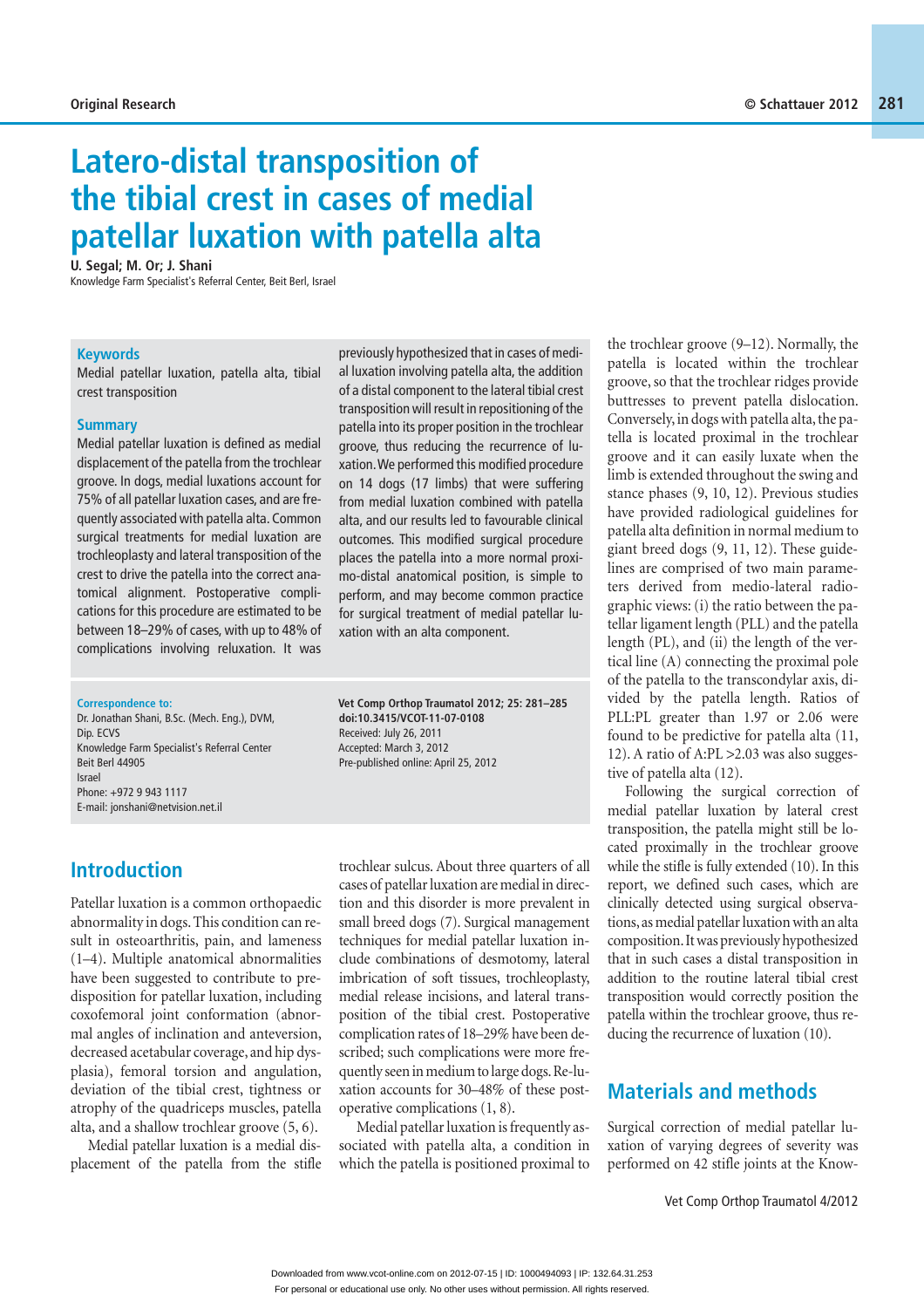ledge Farm Specialist's Referral Center in Beit Berl, Israel, between April 2007 and December 2010. Of these procedures, patella alta was diagnosed in 17 stifles (14 dogs) and these were included in this study. The diagnosis of patella alta was made intra-operatively, based on the proximo-distal location of the patella relative to the trochlear groove following the lateral crest transposition as described below. Haematology and blood chemistry profile analyses were performed in all cases. Mediolateral and caudocranial radiographic views were obtained preoperatively, postoperatively, and at 24 weeks or more following surgery (mean 32 weeks  $\pm$  7 weeks). Dogs with other stifle abnormalities such as cranial cruciate ligament rupture, meniscal tears, trauma or previous hindlimb surgery were excluded from the study. All surgeries were performed by two surgeons (JS, US), one of whom was board certified (JS).

#### **Physical evaluation of the affected limb**

#### **Lameness scoring**

Lameness evaluations were performed at two occasions: prior to surgery and 24 weeks or more following surgery. Lameness

scoring forms used a numerical rating scale with five grades of lameness severity defined as:  $0 =$  clinically sound;  $1 =$  barely detectable lameness;  $2 =$  mild lameness;  $3 =$ moderate lameness:  $4 =$  severe lameness (carries limb when trotting); and  $5 = \text{could}$ not be more lame (13). The main distinction between scores of 4 and 5 was that, for a score of 4, the dog might be weight bearing when standing or walking, but not when trotting, whereas a score of 5 was defined as a limb that never bore weight when standing nor when moving.

#### **Medial patellar luxation grading**

The severity of medial patellar luxation was graded on a scale of 1 to 4 based on orthopaedic examination of the affected pelvic limb as classified by Singleton (10, 14, 15): Grade 1 – the patella can be luxated manually but returns to its normal position within the trochlear groove when released. Grade 2– spontaneous luxation occurs, and the patella, once luxated, remains so until replaced manually. Grade 3 – the patella is permanently luxated but can be reduced manually. Grade 4 – permanent non-reducible luxation of the patella. The patella location was recorded again 24 weeks or more following surgery.



**Fig. 1** Schematic diagram of the distal transposition component within the surgical procedure. The periosteum distal to the tibial crest is fully incised and the crest is retracted further distally until the patellar ligament is stretched (the stifle being at maximum extension) and the patella is located at the midlength of the trochlear groove. Shown is a schematic medio-lateral radiographic view of the extended stifle joint. Distal transposition is depicted by ΔX.

**Stifle range-of-motion evaluation** 

Stifle range-of-motion was documented preoperatively and postoperatively (24 weeks or more after surgery). The surgically repaired limbs were divided into three categories:  $0 = normal range-of-motion$ ;  $1 =$ moderate decrease of range-of-motion (less than 30% decrease in flexion or extension of the stifle, as compared to the other, unaffected limb); and  $2 =$  severe decrease of range-of-motion (more than 30% decrease in flexion or extension of the stifle). In cases where both limbs were affected, the rangeof-motion classification was based on comparison with other dogs of similar weight and breed that were available in the clinic.

#### **Surgical procedure**

#### **Trochlear block recession**

In all cases, the stifle joint was approached laterally and a trochlear block recession procedure was performed as previously described (10). A bone saw was used to create two parallel osteotomies in the trochlear cartilage and the bone along the widest part of the trochlear ridges. A series of parallel holes were then drilled starting from 2–3 mm proximal to the origin of the caudal cruciate ligament to the top of the trochlea. A wide osteotome was used to complete the osteotomy and to elevate the trochlear block. The block was removed and kept in a blood soaked sponge on the operating table. A bone rasp was used to deepen the subchondral bone. The block was then pressed back into this recessed femur.

#### **Lateral transposition of the tibial crest and detection of medial patellar luxation with an alta composition**

A lateral tibial crest transposition was carried out as described in the following paragraph. An incision in the periosteum was made medially and an osteotomy was made using an oscillating saw along the tibial crest. The most distal part of the tibial crest periosteum remained attached to the bone. Lateral transposition of the tibial crest was temporarily performed (3–10 mm laterally) until the patella was aligned with the troch-

Vet Comp Orthop Traumatol 4/2012 © Schattauer 2012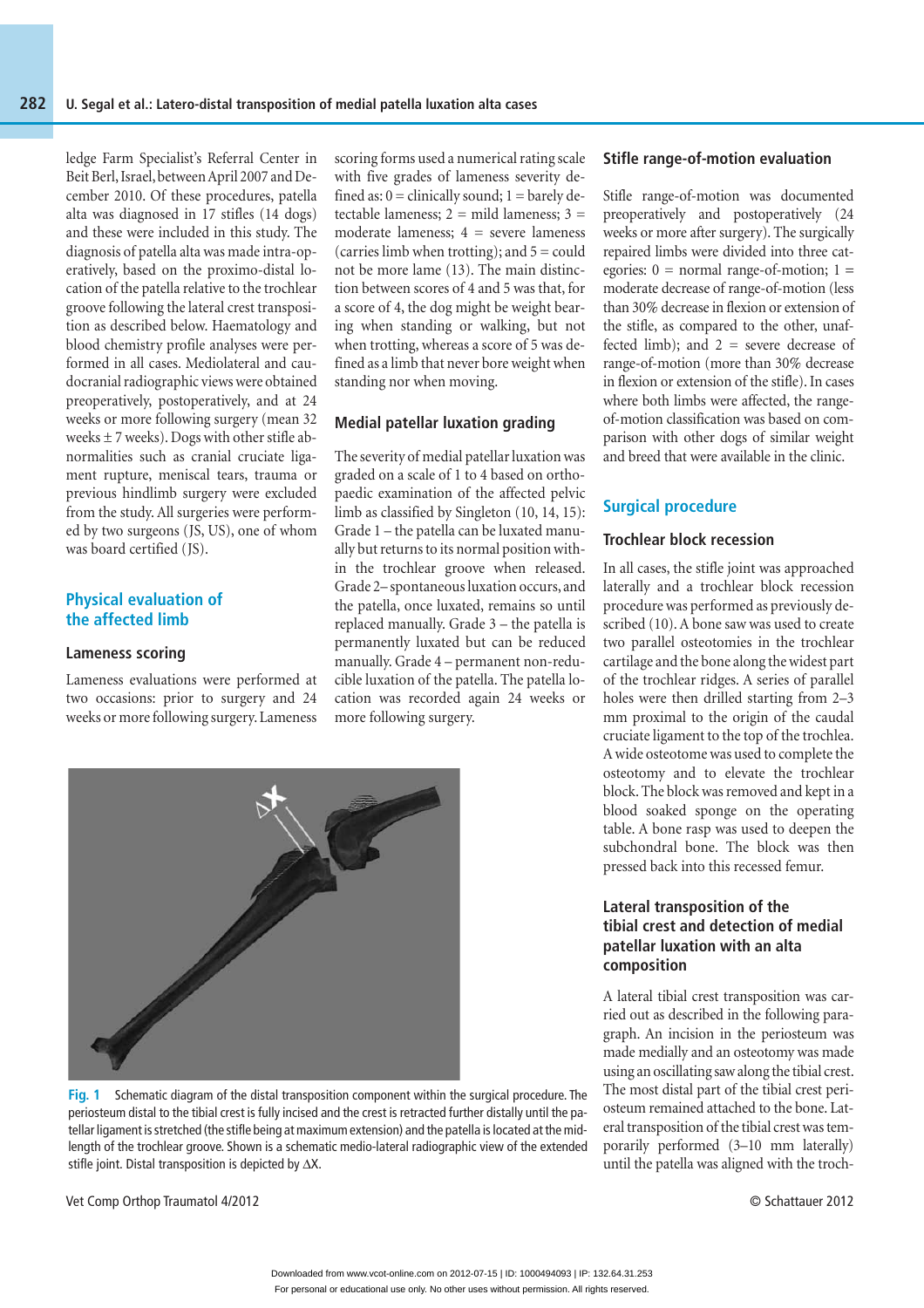lear groove longitudinal axis. The stifle joint was then fully extended and the patella location was evaluated. In cases where the patella was within the boundaries of the trochlear groove proximally and distally, the tibial crest was fixed. However, in cases where the patella was still located proximal to the trochlear groove (defined here as medial patellar luxation with an alta composition), a distal transposition component was performed and the tibial crest was fixed.

#### **Distal transposition**

To perform the distal transposition, the distal part of the tibial crest periosteum was fully incised allowing the entire tibial crest to be moved distally (10). The tibial crest was retracted distally until the patellar ligament was stretched (while the stifle was at maximum extension) and the patella was located between the ridges of the proximal trochlea (4–13 mm distally). A 2 mm deep notch was made 4 to 13 mm distal from the proximal end of the tibial crest osteotomy to allow easy relocation of the tibial crest ( $\blacktriangleright$  Fig. 1). In cases where there was friction between the patellar ligament and the proximal point of tibial osteotomy, the proximal tibial osteotomy site was trimmed using a bone rongeur (about 2 mm) until no contact was observed between the patellar ligament and the proximal tibia during flexion and extension. The tibial crest was then reattached to its new position by insertion of two to four 0.9 mm Kirschner wires (in most of the dogs weighing up to 8 kg; 5 limbs) or by a combination of 1.6 mm Kirschner wires and a tension band wire (for dogs larger than 8 – 10 kg as well as two smaller dogs; 12 limbs). Two dogs with grade 4 luxation and marked femoral angulation had an additional distal femur osteotomy using a distal osteotomy plate as described (10).

#### **Postoperative care**

All dogs were hospitalized for 24 hours postoperatively. The surgically repaired limb was bandaged with soft materials for three days. While hospitalized¸ dogs were treated with cefazolin (25 mg/kg IV). Also a constant rate infusion of lactated Ringers solution with ketamine (60 mg/L), mor-



**Fig. 2** Medio-lateral radiographic views of a stifle affected by medial patellar luxation with patella alta component. **A)** Preoperative view. **B)** Postoperative view: Distal transposition of the tibial crest is shown. The tibial crest is fixed to the tibia with four Kirschner wires. **C)** Follow-up view taken 24 weeks postoperatively. Healing of the osteotomy is observed.

phine (40 mg/L), and lidocaine (600 mg/L) was administered at 2.5 mg/kg/hr rate. The dogs were discharged with instructions to the owner to administer carprofen (2 mg/ kg, orally, twice daily) for 10 days and tramadol hydrochloride (2 mg/kg, orally, twice daily) for five days. In some cases, where the surgical procedure time extended longer than usual, or where aseptic conditions were in doubt, antibiotic treatment was prescribed for an additional seven days (cefalexin 25 mg/kg). The owners were instructed to perform a 15 minute session of passive range-of-motion physiotherapy twice daily for five days until the dog was re-evaluated. Further examination, including lameness scoring, stifle range-of-motion scoring, patella location, and radiographic evaluation were performed three months or more postoperatively. In cases where owners were not available for physical evaluation, lameness scoring was performed using a telephone questionnaire.

#### **Calculation of radiographic parameters for patella location**

Patellar ligament length and PL were measured postoperatively using medio-lateral radiographic views, as described previously (12). The vertical length between the proximal pole of the patella to the transcondylar axis (A) was measured postoperatively using caudo-cranial radiographic views as described previously (12). The postoperative distal transposition distance (depicted by  $\Delta X$  in ► Fig. 1) was also measured on the postoperative radiograph.

#### **Statistical analysis**

Correlation between weight and radiographic measurements was evaluated using Spearman's rank correlation coefficient test. Significance for Spearman's tests was evaluated using Fisher transformation yielding a z-score. Significance of change between preoperative and postoperative measurements was evaluated using paired Student's t-test. A value of  $p < 0.05$  or less was considered as significant.

### **Results**

Fourteen dogs (9 females, 5 males) with luxation in 17 limbs were included in this study. Body weight of treated dogs ranged

© Schattauer 2012 Vet Comp Orthop Traumatol 4/2012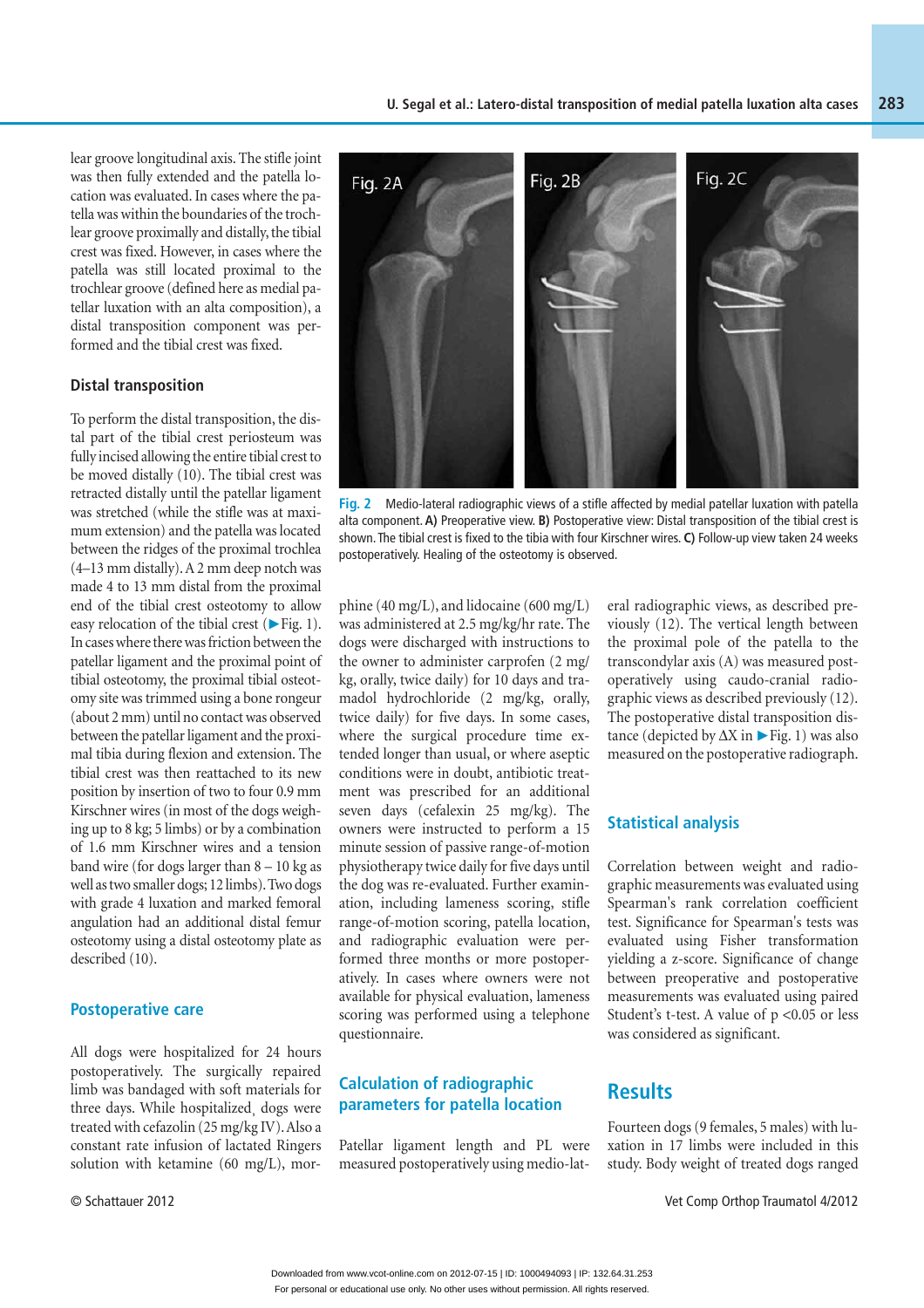between three to 38 kg (mean 17.7 kgs  $\pm$ 12.3) and ages ranged between four months to 10 years (mean 2.9 yr  $\pm$  2.4) (▶ Appendix Table 1 - Available online at www.vcot-online.com). Dog breeds represented were three mixed breeds, two Yorkshire Terriers, two King Charles Cavaliers, and one of each of the following: Pomeranian, Pinscher, Labrador, Pekingese, Akita Inu, Siberian Husky, and Boxer. Six of the dogs had left hindlimb luxation, five had right hindlimb luxation, and three had bilateral luxations.

Most of the medial patellar luxation cases had a preoperative luxation grade of 3 (9 out of 17 limbs), and of the remaining limbs, six had grade 4, and two had grade 2. All participating dogs had clinically evident lameness preoperatively. In the 17 stifles, the recorded lameness scores were  $2 (n = 3)$ ,

 $3 (n = 8)$ ,  $4 (n = 4)$ , and  $5 (n = 2)$ . The stifle range-of-motion scores were  $0(n = 6) 1$ ,  $(n = 1)$  $= 9$ ) and 2 (n = 2).

The mean postoperative distal transposition distance (depicted by  $\Delta X$  in  $\triangleright$  Fig. 1) was  $6.7 \pm 2.4$  mm (range: 4 to 13 mm) distal to the original anatomical location of the tibial crest. Distal femoral osteotomy was performed in two surgically repaired stifles (▶Appendix Table 1: Available online at www.vcot-online.com).

Outcome was physically evaluated in 13 of the 17 surgically repaired limbs. The lameness scores for these 13 dogs were improved at 24 weeks or more following the surgical procedure. The lameness scores were zero (10/13 limbs), 1 (2/13 limbs), and 2 (1/13 limbs). For the 13 limbs examined physically, there was not any decrease in range-of-motion detected in 11 stifles, and



**Fig. 3** Caudo-cranial radiographic view of a surgically reconstructed stifle (same clinical case as in Fig. 2). **A)** The patella is located medially and proximally to the patellar groove. **B)** Postoperative view: Distal transposition of the tibial crest drives the patella is into the trochlear groove. **C)** Follow-up image taken 24 weeks postoperatively.

Vet Comp Orthop Traumatol 4/2012 © Schattauer 2012

the range-of-motion score was 1 in two stifles. In one of the dogs (case 7), the tension band wire and the Kirschner wires were removed 12 weeks postoperatively (after osteotomy healing) due to skin irritation. There were not any other complications or re-luxations recorded for the remaining dogs. In three additional cases, outcome evaluation was performed during a telephone call; in all three cases, no lameness was reported by the owner.

The preoperative A/PL ratio ranged between 1.9 and 2.53 (mean  $2.2 \pm 0.2$ ). A significant correlation ( $r = 0.57$ , Spearman's rank correlation coefficient,  $p = 0.019$ ) was detected between these A/PL ratio measurements and body weight. Preoperatively, the PLL/PL ratio ranged between 1.9 and 2.8 (mean 2.2 ± 0.28). A weaker correlation ( $r = 0.42$ , Spearman's) was found between the PLL/PL ratios and body weight; this correlation was not significant  $(p = 0.1)$ . A significant correlation  $(r = 0.66,$ Spearman's correlation,  $p = 0.0036$ ) was found between the body weight and the postoperative distal transposition distance (ΔX).

In comparison to the preoperative values, the postoperative values of PLL/PL (mean  $1.8 \pm 0.2$ ; range 1.4 to 2.2; p = 6.9 x  $10^{-6}$ ) and A/PL (mean  $1.7 \pm 0.3$ ; range 1.1 to 2.1;  $p = 6.5 \times 10^{-7}$  were smaller than the preoperative values (▶Appendix Table 1: Available online at www.vcot-online.com).

## **Discussion**

We have performed a previously described modified procedure for medial patellar luxation reduction, which involves a distal transposition of the tibial crest in addition to the lateral transposition, for correction of medial patellar luxation with an alta composition (10). Distal transposition of the patella in cases of medial patellar luxation with an alta composition brings the patella to the mid-length of the trochlear groove, a more normal anatomical position, and the trochlear ridges provide mechanical support to the patella, thus opposing the forces causing medial re-luxation. It was previously hypothesized that the addition of the distal transposition component makes the patella less prone to